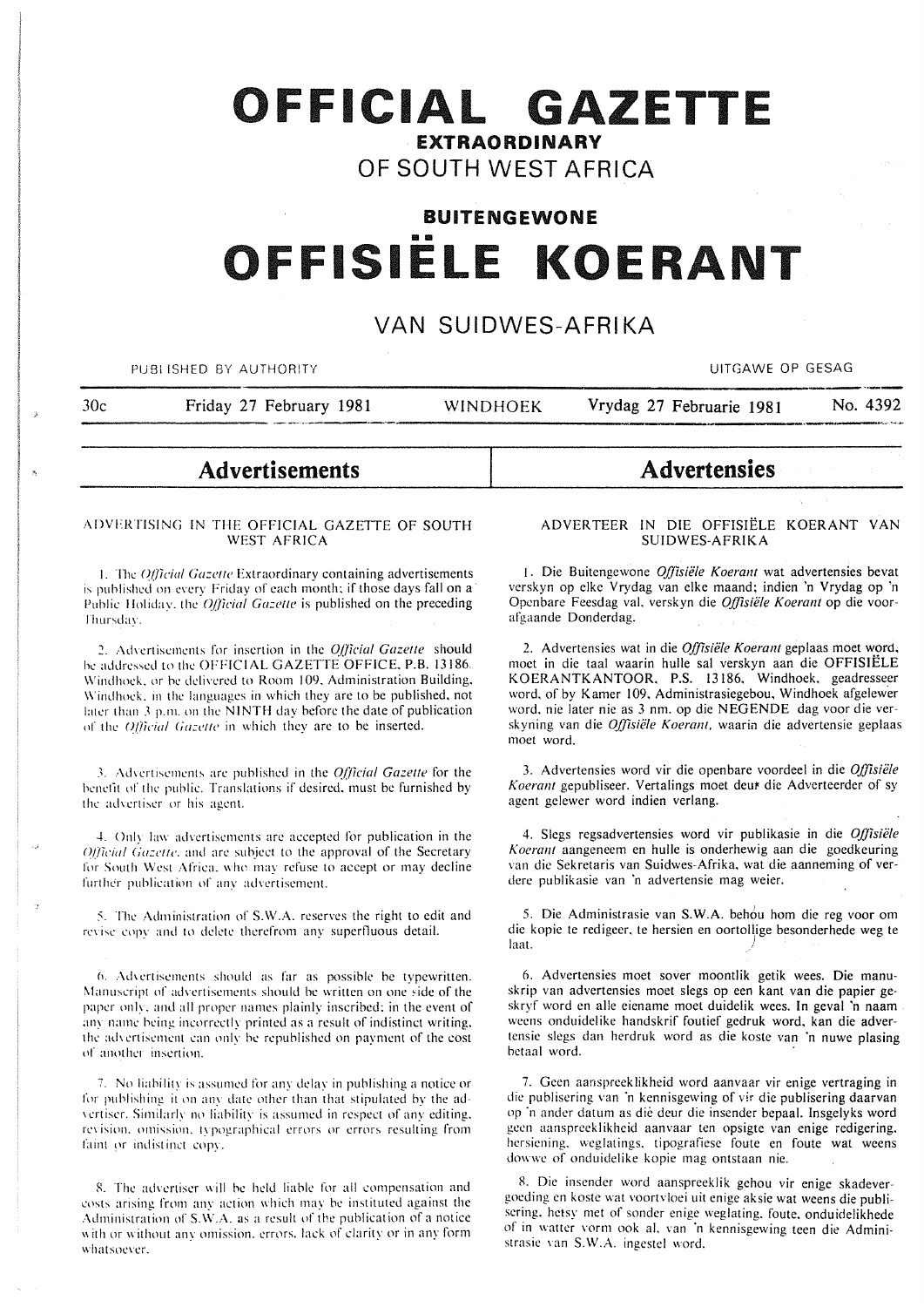9. The subscription for the *Official Gazette* is R 12,50 per annum, post free in this Territory and the Republic of South Africa, obtainable from Messrs. The Suidwes-Drukkery Limited, P.O. Box 2196, Windhoek. Postage must be prepaid by overseas subscribers. Single copies of the *Official Gazette* may be obtained from The Suidwes-Drukkery, Limited, P. 0. Box 2196, Windhoek, at the price of 30 c per copy. Copies are kept in stock for only two years.

!0. The charge for the insertion or notices is as follows and is payable in the form of cheques, bills, postal or money orders:

## LIST OF FIXED TARIFF RATES

| Standardised notices                                                                                                                             | Rate per<br>insertion |
|--------------------------------------------------------------------------------------------------------------------------------------------------|-----------------------|
|                                                                                                                                                  | R                     |
| Administration of Estates Acts notices: Forms J. 297                                                                                             |                       |
|                                                                                                                                                  | 2,00                  |
|                                                                                                                                                  | 5,00                  |
|                                                                                                                                                  | 5,00                  |
| Change of name (four insertions)                                                                                                                 | 25,00                 |
|                                                                                                                                                  | 6,00                  |
| Insolvency Act and Company Acts notices: J 28, J 29,                                                                                             | 4,00                  |
| $N.B.$ -Forms 2 and 6 -additional statements ac-<br>cording to word count table, added to the basic<br>tariff.                                   |                       |
| Naturalisation notices (including a reprint for the ad-                                                                                          | 2.00                  |
|                                                                                                                                                  | 2.00                  |
| Slum Clearance Court notices, per premises                                                                                                       | 4,00                  |
| Third party insurance claims for compensation                                                                                                    | 2,50                  |
| Unclaimed moneys - only in the extraordinary<br>Official Gazette, closing date 15 January (per en-                                               |                       |
| try of "name, address and amount")                                                                                                               | 0.80                  |
| Non-standardised notices                                                                                                                         |                       |
| Company notices:                                                                                                                                 |                       |
| Short notices: Meetings, resolutions, offer of com-<br>promise, conversion of company, voluntary<br>windings-up; closing of transfer or members' |                       |
| registers and/or declaration of dividends<br>Declaration of dividend with profit statements, in-                                                 | 11.00                 |
| Long notices: Transfers, changes with respect to                                                                                                 | 25,00                 |
| shares or capital, redemptions, resolutions, volun-                                                                                              | 37,00                 |
| Liquidator's and other appointees' notices<br>Liquor Licence notices (in extraordinary Gazettes,                                                 | 7.00                  |
| viz. June/Tvl, November/Cape, January/O.F.S.,<br>April/Natal), per bilingual application                                                         | 7.00                  |
| Orders of the Court:                                                                                                                             |                       |
| Provisional and final liquidations or sequestra-                                                                                                 |                       |
|                                                                                                                                                  | 14,00                 |
| Reductions or changes in capital mergers, offer of                                                                                               | 37,00                 |
| Judicial managements, curator bonis and similar                                                                                                  |                       |
|                                                                                                                                                  | 37,00                 |
|                                                                                                                                                  | 4,00                  |
| Supersessions and discharge of petitions (J 158)                                                                                                 | 4,00                  |
| Sales in execution and other public sales:                                                                                                       |                       |
| Public auctions, sales and tenders:                                                                                                              | 18,00                 |
|                                                                                                                                                  | 6,00                  |
|                                                                                                                                                  | 15,00                 |

9. Die jaarlikse intekengeld op die *Offisiele K oerant* is R 12.50 posvry in hierdie Gebied en die Republiek van Suid-Afrika, verkrygbaar by die here Die Suidwes-Drukkery Beperk, Posbus 2196. Windhoek. Oorsese intekenaars moet posgeld vooruit betaal. Enkel eksemplare van die *Offisiele Koerant* is verkrygbaar van die here Die Suidwes-Drukkery Beperk, Posbus 2 I 96. Windhoek, teen 30c per eksemplaar. Eksemplare word vir slegs twee jaar in voorraad gehou.

!0. Die koste vir die plasing van kennisgewings is soos volg en is betaalbaar by wyse van tjeks. wissels. pos- of geldorders:

## LYS VAN VASTE TARIEWE

| Gestandaardiseerde kennisgewings                                                                                                                                                                  | Tarief per<br>plasing |
|---------------------------------------------------------------------------------------------------------------------------------------------------------------------------------------------------|-----------------------|
|                                                                                                                                                                                                   | R                     |
|                                                                                                                                                                                                   | 6.00                  |
|                                                                                                                                                                                                   | 5.00                  |
| Boedelwettekennisgewings: Vorms J. 297, J. 295, J.                                                                                                                                                | 2.00                  |
| Derdeparty-assuransie-eise om skadevergoeding                                                                                                                                                     | 2.50                  |
| Insolvensiewet- en maatskappywettekennisgewings: J                                                                                                                                                |                       |
|                                                                                                                                                                                                   | 4.00                  |
| L.W. - Vorms 2 en 6 - bykomstige verklarings<br>volgens woordetal-tabel, toegevoeg tot die basiese<br>tarief.                                                                                     |                       |
| Naamsverandering (vier plasings)                                                                                                                                                                  | 25.00                 |
| Naturalisasiekennisgewings (insluitende 'n herdruk vir                                                                                                                                            |                       |
|                                                                                                                                                                                                   | 2.00                  |
| Onopgeëiste geld - slegs in die buitengewone $Offi$ -                                                                                                                                             |                       |
| siële Koerant, sluitingsdatum 15 Januarie (per in-                                                                                                                                                |                       |
| skrywing van "naam, adres en bedrag")                                                                                                                                                             | 0.80                  |
|                                                                                                                                                                                                   | 5.00                  |
| Slumopruimingshofkennisgewings, per perseel                                                                                                                                                       | 4.00                  |
| Verlore lewensversekeringspolisse                                                                                                                                                                 | 2.00                  |
| Nie-gestandaardiseerde kennisgewings<br>Dranklisensie-kennisgewings (in buitengewone Offi-<br>siële koerante. t.w. Junie/Tvl. November/Kaap.<br>Januarie/O.V.S., April/Natal) per tweetalige aan- |                       |
|                                                                                                                                                                                                   | 7.00                  |
| Geregtelike en ander openbare verkope:                                                                                                                                                            |                       |
|                                                                                                                                                                                                   | 18.00                 |
| Openbare veilings, verkope en tenders:                                                                                                                                                            |                       |
|                                                                                                                                                                                                   | 6,00                  |
|                                                                                                                                                                                                   | 15,00                 |
|                                                                                                                                                                                                   | 23,00                 |
| Handelsmerke in Suidwes-Afrika                                                                                                                                                                    | 11,00                 |
| Likwidateurs en ander aangesteldes se kennisgewings                                                                                                                                               | 7.00                  |
| Maatskappykennisgewings:<br>Kort kennisgewings: Vergaderings, besluite, aan-<br>bod van skikking, omskepping van maatskappy.                                                                      |                       |
| vrywillige likwidasies, ens.: sluiting van oordrag-                                                                                                                                               |                       |
| of lederegisters en/of verklarings van dividende<br>Verklaring van dividende met profystate, notas in-                                                                                            | 11,00                 |
|                                                                                                                                                                                                   | 25,00                 |
| Lang kennisgewings: Oordragte, veranderings met                                                                                                                                                   |                       |
| betrekking tot aandele of kapitaal, aflossings, be-<br>sluite, vrywillige likwidasies                                                                                                             | 37.00                 |
|                                                                                                                                                                                                   |                       |
| Orders van die Hof:                                                                                                                                                                               |                       |
| Voorlopige en finale likwidasies of sekwestrasies                                                                                                                                                 | 14.00                 |
| Verlatings of veranderings in kapitaal, samesmel-                                                                                                                                                 |                       |
| tings, aanbod van skikking                                                                                                                                                                        | 37,00                 |
| Geregtelike besture. kurator bonis en soortgelyke                                                                                                                                                 |                       |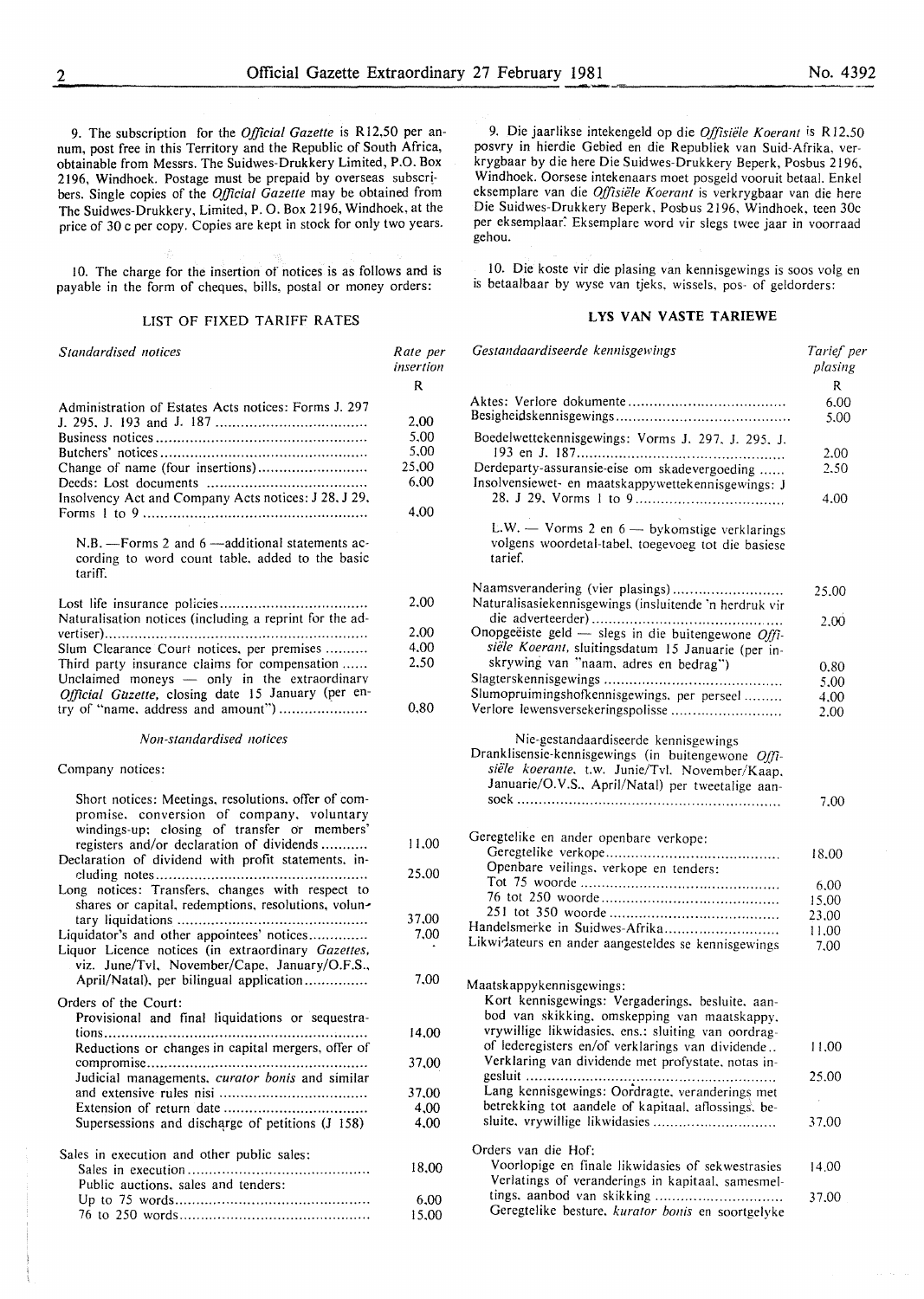|                                  | 23.00  |
|----------------------------------|--------|
| Trade marks in South West Africa | -11.00 |

## Vorm/Form **J** 187

## **LIQUIDATION AND DISTRIBUTION ACCOUNTS IN DECEASED ESTATES LYING FOR INSPECTION**

In terms of section 35(5) of Act 66 of 1965, notice is hereby given that copies of the liquidation and distribution accounts (first and final. *unless otherwise stated)* in the estates specified below will be open for the inspection of all persons interested therein for a period of 2 I days (or shorter or longer *if specially stated)* from the date specaled or from the date of publication hereof, whichever may be the later. and at the offices of the Masters and Magistrates as stated.

Should no objection thereto be lodged with the Masters concern ed during the specified period, the executors will proceed to make payments in accordance with the accounts.

102/80- BAURY George Malcome Windhoek Tsumeb F.M. Oehl Trust Windhoek

506/79 - KLOSE Paul Tsumeb Tsumeb Windhoek F.M. Oehl Trust Windhoek

216/80 - PF AFFEROTT Willy Alfred, Plaas Khusib, Distrik Grootfontein Grootfontein Windhoek F.M. Oehl Trust Windhoek

154/80 - WILLE Gunnar Tsumeb Maria Anne Wille (gebore Roberts) Tsumeb Windhoek F.M. Oehl Trust Windhoek

274/79 - FRIEDERICH Adolf Christiaan 2104085023008 Plaas Tsutsab. Distrik Tsumeb Waltraut Emilie Elizabeth Friederich (Gebore Linde) Tsumeb Windhoek Jacobus H. Greeff en Kie.

264/80 - NIEDER Else Jeanette 940621 0011 10 2 Gobabisweg 120 Klein Windhoek Windhoek Barclays-Nasionale Bank Beperk Windhoek

259/80- BECKER Richard Caswell 250806 5024 00 2 Voortrekkerstraat 63, Otjiwarongo Carolina Margaretha Becker (gebore Wessles) 321218 0007 00 5 Otjiwarongo Windhoek Volkskas Beperk Pretoria

421/79 - SCHULZE Gerhard Wilhelm 200322 5015 00 9 Usakos Usakos Windhoek Barclays National Bank Limited Windhoek

346/80 - BURHOVEN-JASPERS Ernst Jasper Tjark 2607125024109 Swakopmund Burhoven-Jaspers (born Kritger) Trijntje 230123 0013 10 4 Swakopmund Windhoek Barclays-Nasionale Bank Beperk Windhoek

|                                                    | 37.00 |
|----------------------------------------------------|-------|
|                                                    | 4.00  |
| Tersydestellings en afwysings van petisies (J 158) | 4.00  |

## **LIKWIDASIE- EN DISTRIBUSIEREKENING IN BESTORWE BOEDELS WAT TER INSAE LE**

Ingevolge artikel 35(5) van Wet 66 van 1965, word hierby kennis gegee dat duplikate van die likwidasie~ en distribusierekenings (eerste en finale, *tensy anders vermeld)* in die boedels hieronder vermeld, in die kantore van die Meesters en Landdroste soos vermeld en gedurende 'n tydperk van 21 dae ( of korter of Ianger *indien spesiaal vermeld)* vanaf gemelde datums of vanaf datum van publikasie hiervan, as dit later is, ter insae lê van alle persone wat daarby belang het.

Indien binne genoemde tydperk geen besware daarteen by die betrokke Meesters ingedien word nie, gaan die eksekuteurs oor tot die uitbetalings ingevolge gemelde rekenings.

478/80- HARASIM Rudolf Herrmann Adolf 181228 5052 10 3 Windhoek Windhoek Barclays-Nasionale Bank Beperk Windhoek

285/80 - TERP Jürgen Ekkehardt 550310 5062 00 2 Swakopmund Swakopmund Windhoek Barclays-Nasionale Bank Beperk Windhoek

495/80- RUBRUCK Leonard Wilhelm 061109 50ll 10 6 Swakopmund Swakopmund Windhoek Barclays-Nasionale Bank Beperk Windhoek

167/80- ROBBERTS Sacharias Christiaan 161016 5040 00 2 Plaas "Doringboom" Otjiwarongo Supplementêre Otjiwarongo Windhoek Barclays-Nasionale Bank Beperk Windhoek

367/80- DOLL Maria 111208 0014 10 5 51 Lazarett Street Swakopmund Swakopmund Windhoek Barc1ays National Bank Limited Windhoek

506/80 - SCHMIDT Else Mathilde Julie Henriette Swakopmund Swakopmund Windhoek Barclays-Nasionale Bank Beperk Windhoek

280/80- VANWYK Paul Cornelius 330101 5052 08 6 Huis Nr. 4791, Meassstraat Khomasdal Windhoek Maria Magritha van Wyk (gebore Du Toit) Windhoek Barclays-Nasionale Bank Beperk Windhoek

173/80 - BRITZ Wessel Marthinus Tsumeb Helena Susanna Britz (gebore Van Vuuren) 171226 0100 02 0 Tsumeb Windhoek Barclays-Nasionale Bank Beperk Windhoek

290/80- DE WET Michie! Wilhelmus de Wet 150919 5012 00 9 Herholdstraat 20, Outjo Maria Elizabeth De Wet 190519 0007 00 4 Outjo Windhoek Volkskas Beperk Pretoria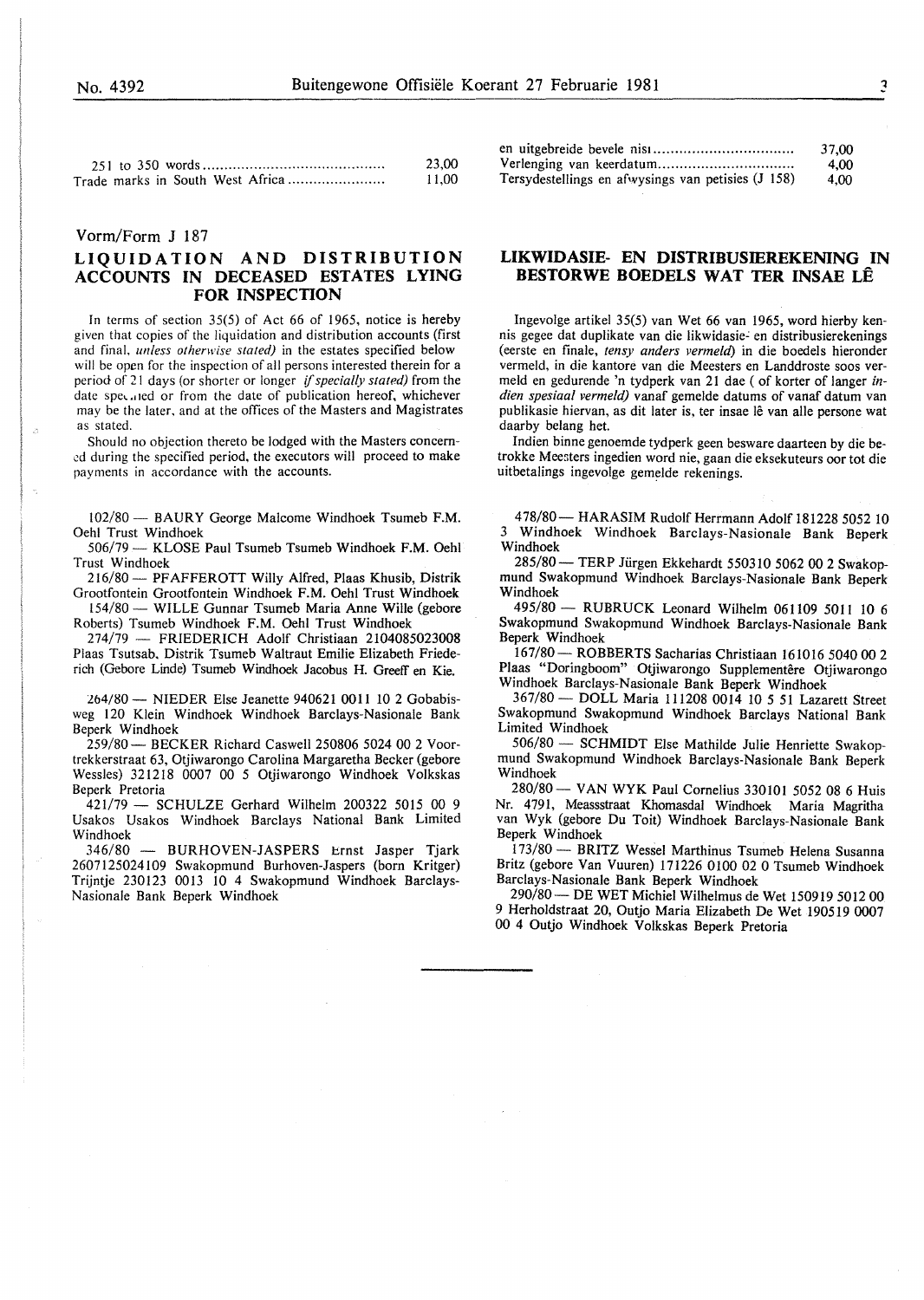## Vorm/Form J 193

## NOTICE TO CREDITORS IN DECEASED ESTATES

All persons having claims against the estates mentioned below are hereby called upon to lodge their claims with the executors concerned. within 30 days (or otherwise as indicated) calculated from the date of publication hereof. The information is given in the following order: Estate number, surname and christian names. date of birth, identity number, last address, date of death; surviving spouse's names, surname date of birth and identity number; name and address of executor or authorised agent. period allowed for lodgement of claims if *other than* 30 *days.* 

23/81 - FISCH Johnny Stephanus 11 Mei 1959 Huis Nr. 135, Windhoekweg, Krönlein Dorp, Keetmanshoop 18 November 1980T.W. Probart - Eksekuteur Rissik, Cox & Probart Keetmanshoop

36/81- LOUW Petronella Susanna *5* September 1897 970905 0002 00 2 Ouetehuis, Posbus 51, Keetmanshoop 27 Desember 1980 Johannes Louw 15 Desember 1900 001215 5001 00 6 Volkskas Beperk, Posbus 383, Pretoria

47/81 - GRETSCHEL Elsa Annemarie 17 09 1919 190917 0001 00 3 Swakopmund 15 01 1981 Barclays National Bank Limited Windhoek

49/81- SNYMAN Marius Jacobus 14 04 1922 220415 5016 00 *5* Hamermann Woonstelle No.4 Windhoek 27 01 1981 Barclays National Bank Limited Windhoek

44/81 - BOTHA Cecil Elisa 22 03 1926 260322 5008 00 1 Grootfontein 7 12 1980 Barclays Nasionale Bank Beperk Windhoek

53/81 - HORN Ingeborg Ilse 17.11.1931 311117 0065 00 9 No.4 St. Georges Flats Sinclair Road Windhoek 28.01.1981 E. G. Kaschik Windhoek

22/81 - PALMER Susanna Maria 24 Februarie 1922 220224 0008 00 3 Te Windhoek 30 Desember 1980 John Robert Palmer R.H. Meyeridricks, Santamtrust Beperk Kaapstad

Form/Vorm J 297

## ELECTION OF EXECUTORS

The estates of the persons mentioned below being unrepresented, interested parties are hereby given notice by Masters of the Supreme Court of South Africa, that meetings will be held in the several estates at the places, dates and times specified, for the purpose of selecting some person or persons for approval by the respective Masters, as fit and proper to be appointed by them as executors, curators or tutors, as the case may be, indicating the particulars as follows: Estate number, surname and christian names of deceased, and occupation; date of death; place, date and time of meeting.

KENNISGEWING AAN KREDITEURE IN BESTORWE BOEDELS

Alle persone wat vorderinge het teer. Lie boedels hieronder vermeld, word hierby versoek om hul vorderinge by die betrokke cksekuteurs en binne 'n tydperk van 30 dae (of andersins soos aangedui) gereken vanaf die datum van publikasie hiervan in te lewer. Die inligting word verstrek in die volgorde: Boedelnommer. familienaam en voorname, geboortedatum. persoonsnommer. laaste adres, datum oorlede; nagelate eggenoot(note) se name. familienaam, geboortedatum en persoonsnommer; naam en adres van cksekuteurs of gemagtigde agent. tydperk toegelaat vir lewering van vorderings *indien anders as* 30 *dae.* 

25/81 - STEYN Aletta Cornelia 30 April 1916 160430 0017 00 9 Pavlovstraat 47, Windhoek *5* Januarie 1981 R. H. Meyeridricks, Santamtrust Beperk Kaapstad

437/80 - JANSEN VAN VUUREN Christoffel Johannes 3 November 1925 251103 5030 00 0 Graslaagte, Gobabis 28 September 1980 Volkskas Beperk Pretoria

55/81 - ZACHAU Siegfried Walther 12.1.1935 350112 5017 00 8 Plaas Kildaire, distrik Windhoek 18.1.1981 F.M. Oehl Trust Windhoek

33/8 I- PIETERSE Lydia Ellen 20.11.1919 191120 0063 20 1 Windhoek Suidwes Afrika 14 12 1980 Frederick Charles Sinclair Pieterse 29 I I9I5 I50I29 5055 20 2 F.M. Oehl Trust Windhoek

56/81 - VAN ZYL Charlie Johannes 4 6 1939 390604 08 0006 9 Khomasdal 11 10 1980 Katrina van Zyl (gebore Philander) F.M. Oehl Trust Windhoek

## VERKIESING VAN EKSEKUTEURS

Aangesien die boedels van die persone hieronder vermeld nie verteenwoordig is nic word hierby deur Meesters van die Hooggeregshof van Suid-Afrika aan belanghebbendes kennis gegee dat byeenkomste ten opsigte van die verskillende boedels op die plekke. datums en tye vermeld, gehou sal word. met die doe! om 'n persoon of persone te kies vir goedkeuring deur die onderskeie Meesters as· geskik en bekwaam om deur hulle aangestel te word as eksekuteurs, kurators of voogde, na gelang van omstandighede. met aanduiding van die besonderhede in die volgorde: Boedelnommer. familienaam en voorname van oorlede persoon. en beroep; datum van oorlye; plek, datum en tyd van byeenkoms.

64/81- LAUBSCHER Petrus Johannes Besigheidsman 28 II 80 6 03 81 om 10vm Meester Windhoek 68/81 - VAN ZYL Johanna Adriana Huisvrou 15. 01 981 6 Maart 1981 Meester van die Hooggeregshof Windhoek

k.)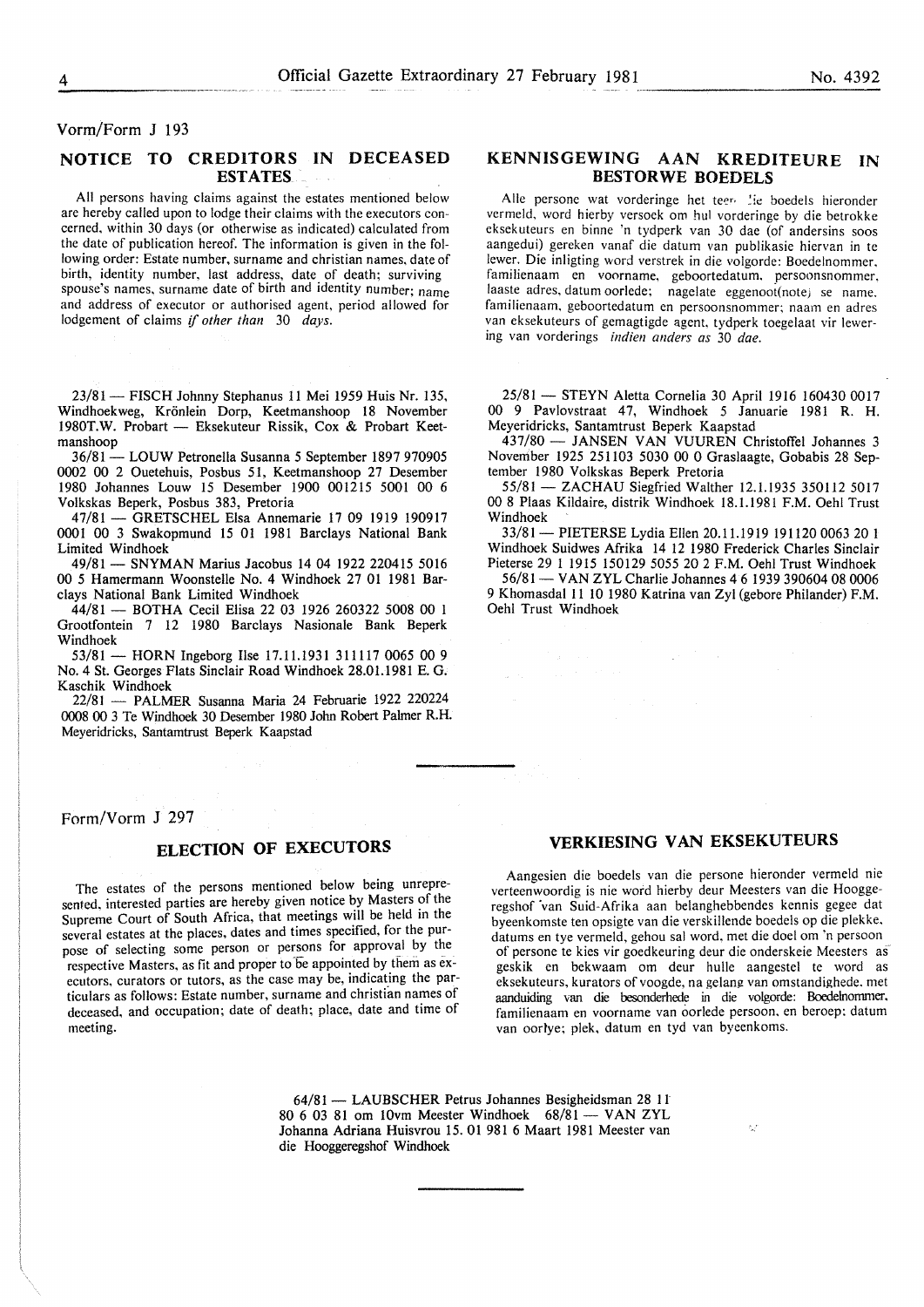Vorm/Form J 29

## **EERSTE BYEENKOMSTE VAN SKULDEISERS, KONTRIBUANTE, LEDE OF SKULDBRIEF-HOUERS VAN GESEKWESTREERDE BOEDELS, MAA TSKAPPYE IN LIKWIDASIE OF ONDER VOORLOPIGE GEREGTELIKE BESTUUR**

Nademaal die boedels of maatskappye hieronder vermeld op las van die Hooggeregshof van Suid-Afrika gesekwestreer, gelikwideer of onder voorlopige geregtelike bestuur geplaas is, word hierby deur die Meesters van die Hooggeregshof ingevolge artikels 17(4) en 40 (I) van die Insolvensiewet, 1936, artikels 119(3), 125 (l) en *196bis* ( 4) van die Maatskappywet, 1926, en artikels 356 (I), 364 (I) en 429 van die Maatskappywet, 1973, kennis gegee dat 'n eerste byeenkoms van skuldeisers, kontribuante, lede of skuldbriefhouers

van genoemde boedels of maatskappye op die datums, ure en plekke hieronder vermeld, vir die bewys van eise teen die boedels of maatskappye, die verkiesing van kurators, likwidateurs of geregtelike bestuurders of bestuurders of voorlopige geregtelike bestuurders, of vir die doeleindes bedoel in artikel 364 of 431 van Wet 61 van 1973, na gelang van die geval, gehou sal word.

In 'n plek waarin 'n kantoor van 'n Meester is, word die byeenkoms voor die Meester en op ander plekke voor die Landdros gehou.

## FIRST **MEETINGS OF CREDITORS, CONTRIBU-TORIES, MEMBERS OR DEBENTURE-HOLDERS OF SEQUESTRATED ESTATES, COMPANIES BEING WOUND UP OR PLACED UNDER PROVI-SIONAL JUDICIAL MANAGEMENT**

The estates and companies mentioned below having been placed under sequestration, being wound up or having been placed under provisional judicial management by order of the Supreme Court of South Africa, Masters of the Supreme Court hereby give notice, pursuant to sections 17 (4) and  $40(1)$  of the Insolvency Act, 1936, sections 119 (3), 125 (1) and 196*bis* (4) of the Companies Act, 1926, and sections 356 (I), 364 (I) and 429 of the Companies Act, 1973, that a first meeting of creditors, contributories, members or

debenture-holders of the said estates or companies will be held on the dates and at the times and places mentioned below, for proof of claims against the estates or companies, the election of trustees, liquidators or judicial managers or managers or provisional judicial managers or for the purposes referred to in section 364 or 431 of Act 61 of 1973, as the case may be.

Meetings in place in which there is a Master's office, will be held before the Master, elsewhere they will be held before the Magistrate.

W14/80- Thelma Lea Liebenberg 24 11 80 13 02 81 Suidwes-Afrika Afdeling 11 Maart 1981 Om 10vm te Meester Windhoek

## Vorm/Form 5

## **UITKEER VAN DIVIDENDE EN INSAMELING VAN KONTRIBUSIES IN GESEKWESTREERDE BOFDELS OF MAATSKAPPYE IN LIKWIDASIE**

Nademaal die likwidasierekenings en distribusie- of kontribusierekenings in die gesekwestreerde boedels of maatskappye in iikwidasic, na gelang van die geval, hieronder vermeld op die . atums daarii. V€rmeld, bekragtig is, word hierby ingevolge artikel 113 ( 1) van die Insolvensiewet, 1936. art ike! 139 (2) van die Maatskappywet. 1926, en artikel 409 (2) van die Maatskappywet, 1973 kennis gcgee dat uitbctaling van dividende of insameling van kontribnsies aan die gang is in genoemde boedels of maatskappye soos hicronder uitccngcsit en dat elke kontribusiepligtige skuldeiser die bcdrag dcur horn verskuldig by die adres hieronder genoem aan die kurator of likwidateur moet betaal.

Die bcsonderhedc word verstrek in die volgorde: Nommer van bocdel/maatskappy: naam en beskrywing van boedel/maatskappy: datum waarop rekcning bekragtig is: of 'n dividend uitgekeer of 'n kontribusie ingevorder word, of beide, en naam en adres van kurator of likwidateur.

W13/76 - INSOLVENT ESTATE A. H. Schroeter 16th February 1981 Third & Final Liquidation & Distribution A/C Dividend being Paid D. Q'Neil Mathews Trustee Trust & Mining Co (Pty) Ltd Windhoek

## **PAYMENT OF DIVIDENDS AND COLLECTION OF CONTRIBUTIONS IN SEQUESTRATED ESTATES OR COMPANIES BEING WOUND UP**

The liquidation accouns and plans of distribution or contribution in the sequestrated estates or companies being wound up, as the case may be, mentioned below having been confirmed on the date therein mentioned, notice is hereby given, pursuant to section 113 (I) of the Insolvency Act, 1936, section 139 (2) of the Companies Act, 1926, and section 409(2) of the Companies Act, 1973, that dividends are in the course of payment or contributions are in the course of collection in the said estates or companies as set forth below and that every creditor liable to contribution is required to pay to the trustee or liquidator the amount for which he is liable at the address mentioned below.

The particulars are given in the following order: Number of es· tate/company; name and description of estate/company; date when account confirmed; whether a dividend is being paid or contribution being collected, or both, and name and address of trustee or liquidator.

W5/80 - INSOLVENT ESTATE W.J. Pienaar 16th February 1980 First Liquidation & Distribution A/C Dividend being Paid I.R. McLaren Trustee Trust & Mining Co (Pty) Ltd Windhoek